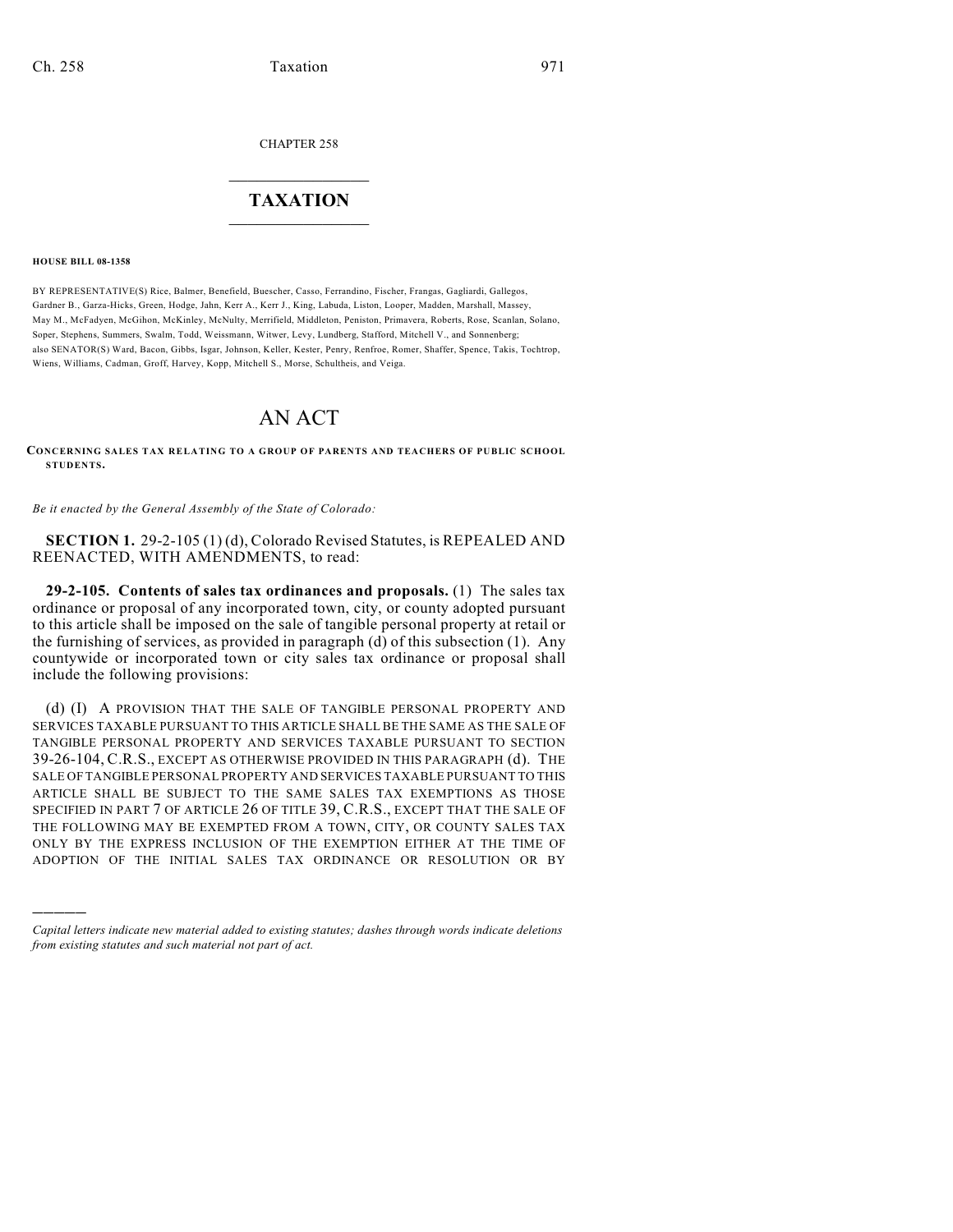AMENDMENT THERETO:

(A) THE EXEMPTION FOR SALES OF MACHINERY OR MACHINE TOOLS SPECIFIED IN SECTION 39-26-709 (1), C.R.S.;

(B) THE EXEMPTION FOR SALES OF ELECTRICITY, COAL, WOOD, GAS, FUEL OIL, OR COKE SPECIFIED IN SECTION 39-26-715 (1) (a) (II), C.R.S.;

(C) THE EXEMPTION FOR SALES OF FOOD SPECIFIED IN SECTION 39-26-707 (1) (e), C.R.S.;

(D) THE EXEMPTION FOR VENDING MACHINE SALES OF FOOD SPECIFIED IN SECTION 39-26-714 (2), C.R.S.;

(E) THE EXEMPTION FOR SALES BY A CHARITABLE ORGANIZATION SPECIFIED IN SECTION 39-26-718 (1) (b), C.R.S.;

(F) THE EXEMPTION FOR SALES OF FARM EQUIPMENT AND FARM EQUIPMENT UNDER LEASE OR CONTRACT SPECIFIED IN SECTION  $39-26-716$  (2) (b) AND (2) (c), C.R.S.;

(G) THE EXEMPTION FOR SALES OF LOW-EMITTING MOTOR VEHICLES, POWER SOURCES, OR PARTS USED FOR CONVERTING SUCH POWER SOURCES AS SPECIFIED IN SECTION 39-26-719 (1), C.R.S.;

(H) THE EXEMPTION FOR SALES OF PESTICIDES SPECIFIED IN SECTION 39-26-716 (2) (e), C.R.S.; AND

(I) THE EXEMPTION FOR SALES BY AN ASSOCIATION OR ORGANIZATION OF PARENTS AND TEACHERS OF PUBLIC SCHOOL STUDENTS THAT IS A CHARITABLE ORGANIZATION AS SPECIFIED IN SECTION 39-26-718 (1) (c), C.R.S.

(II) IF A TOWN, CITY, OR COUNTY SALES TAX EXPRESSLY INCLUDES ANY EXEMPTIONS SPECIFIED IN SUBPARAGRAPH (I) OF THIS PARAGRAPH (d) BY AN AMENDMENT TO THE INITIAL SALES TAX ORDINANCE OR RESOLUTION, SUCH AMENDMENT SHALL BE ADOPTED IN THE SAME MANNER AS THE INITIAL ORDINANCE OR RESOLUTION.

(III) IN THE ABSENCE OF AN EXPRESS PROVISION FOR ANY EXEMPTION SPECIFIED IN SUBPARAGRAPH (I) OF THIS PARAGRAPH (d), ALL SALES TAX ORDINANCES AND RESOLUTIONS SHALL BE CONSTRUED AS IMPOSING OR CONTINUING TO IMPOSE THE TOWN, CITY, OR COUNTY SALES TAX ON SUCH ITEMS.

**SECTION 2.** 39-26-102, Colorado Revised Statutes, is amended BY THE ADDITION OF A NEW SUBSECTION to read:

**39-26-102. Definitions.** As used in this article, unless the context otherwise requires:

(6.8) "PUBLIC SCHOOL" MEANS A PUBLIC SCHOOL OF A SCHOOL DISTRICT IN THIS STATE OR AN INSTITUTE CHARTER SCHOOL.